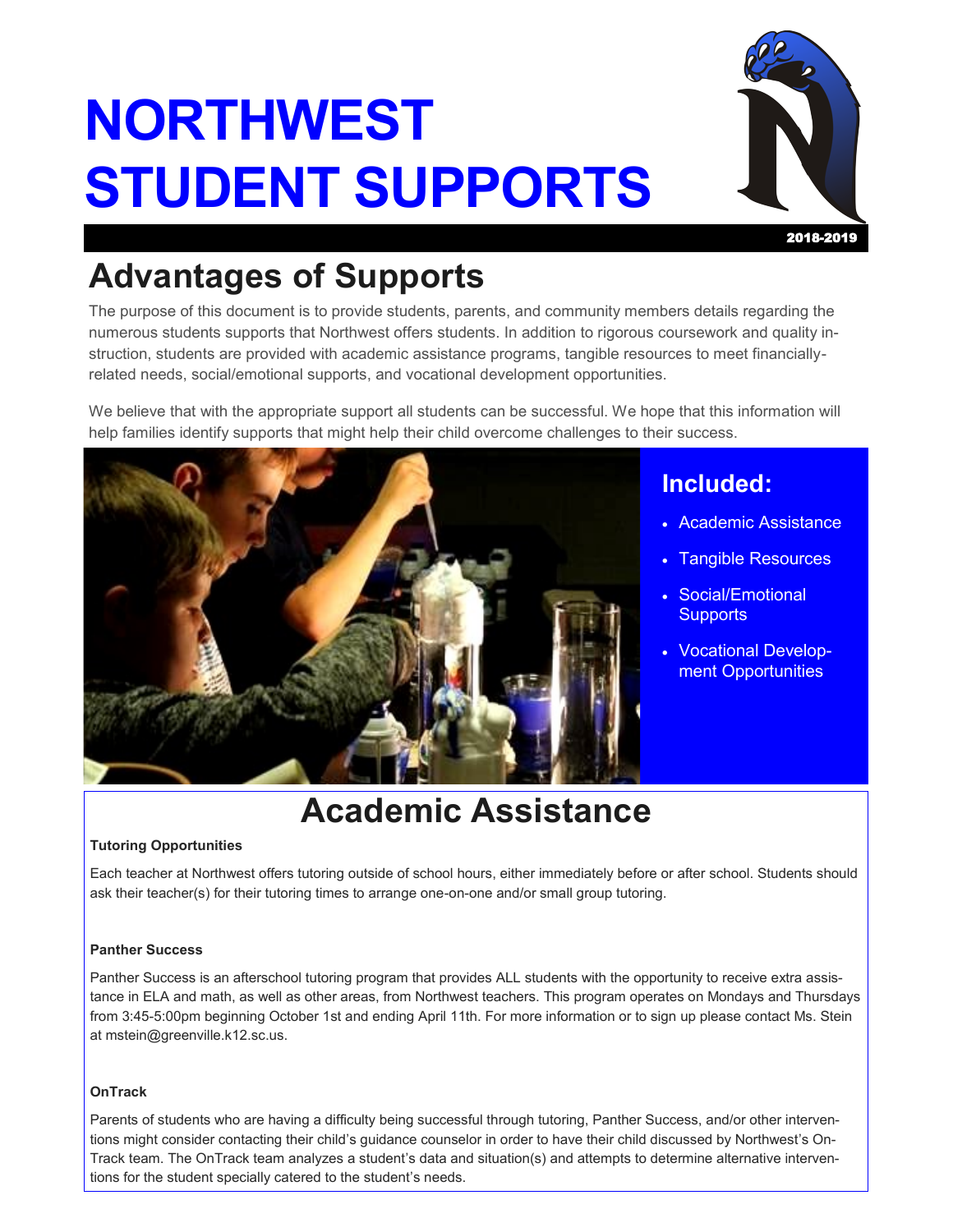

### **Tangible Resources**

#### **Backpack Food Program**

Northwest provides meals for students in need through the means of our Backpack Food Program. Students who participate in the program receive a backpack full of food items every Friday and return the backpack the following Monday. If you or your child experience meal-related needs and are interested in participating in this program then please contact Ms. Rogers at hlrogers@greenville.k12.sc.us.

#### **Angel Tree Christmas**

Not all families have the ability to provide their children with presents and/or necessities around Christmas time. Northwest's Angel Tree Christmas provides donors an opportunity to sponsor a child for Christmas by donating clothing, essentials, and/or toys. Families who would like their children to participate should contact Ms. Burgs at jburgs@greenville.k12.sc.us.

#### **School Supply and Clothes Closet**

Northwest and its School Improvement Council maintain a closet stocked with school supplies, clothing, and other essentials. Although the closet cannot provide all students with everything they may need to be successful at Northwest, it offers a supply of items to those most in need.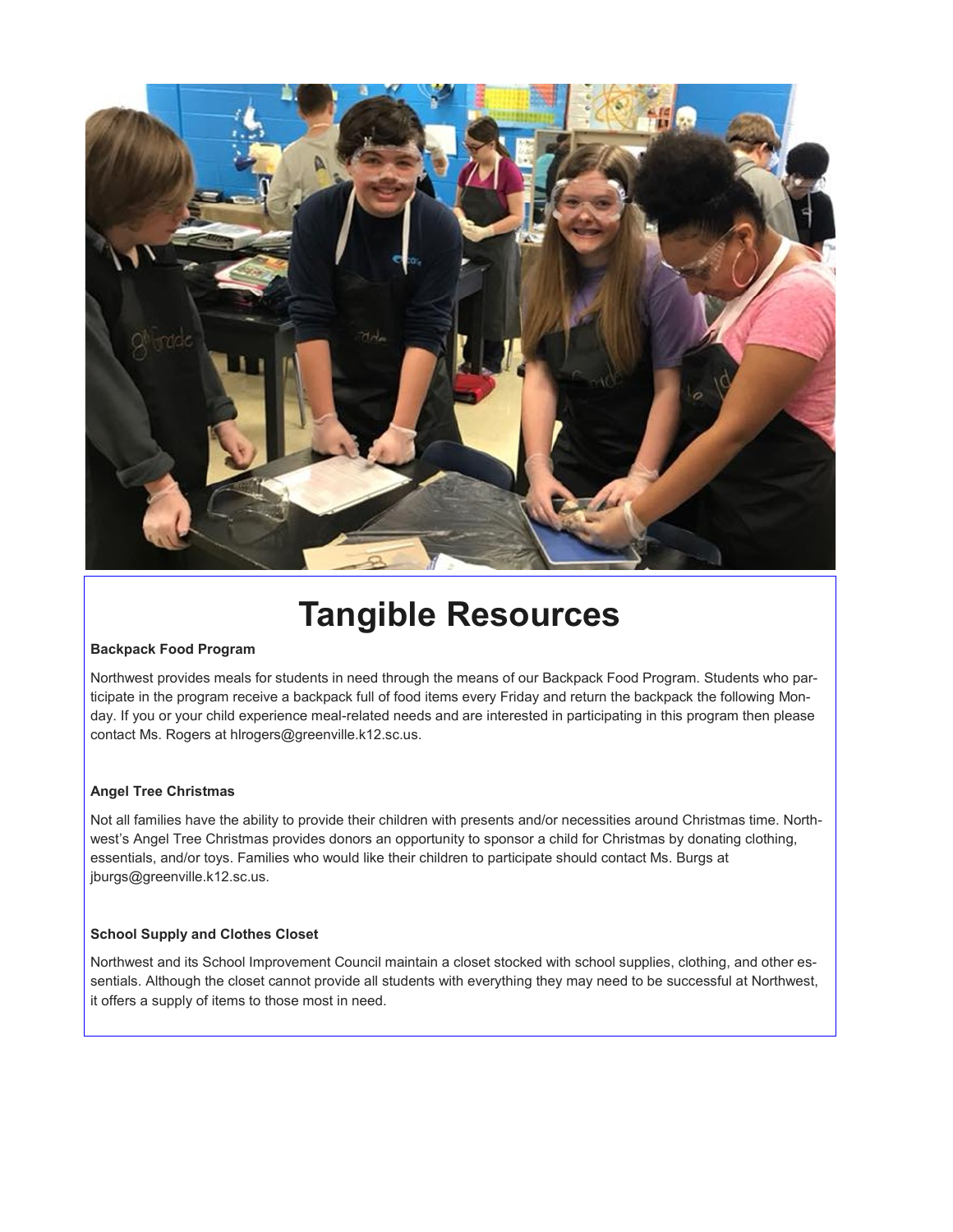### **Social/Emotional Supports**

#### **Grade-based Counseling**

We support students with academic, social-emotional and career development needs. We provide counseling in individual and/ or small group settings, depending on the need. We also effectively handle crisis situations as they occur by working with administration and teachers. See any of the guidance counselors for more information.

#### **Bike Club**

Momentum Bike Club is a organization from Clemson University that allows students and mentor teachers to ride the Swamp Rabbit Trail to downtown Traveler's Rest and back. Students not only get to explore the world on two wheels, but are offered a mentor teacher to get to know, learn about healthy eating, and receive great exercise in the form of bike riding. See Ms. Fields for more information about the Bike Club.

#### **Girls on the Run**

Heart and Sole is a nation wide program that teaches empowerment, self awareness, and various interpersonal skills to middle school girls through designed programming and physical activity. Our students and teacher volunteers participate in the program on a twice a week basis through out the fall, ending with a 5K in December. Contact Ms. Rogers if interested.

#### **Mentoring**

We partner with local organizations to provide students with mentors as needed. These men and women commit to spending time, and usually meals, with a student for the purpose of building a relationship with, encouraging, and otherwise supporting a student. Are student needs usually exceed the number of available mentors, but if interested then please contact a counselor.

#### **Mental Health Counseling**

We have an on-site mental health specialist counselor who is available to assist students who face mental and/or psychological challenges. Families interested in this option will need to complete an intake application with Mr. Blount.

#### **Project Unify**

Project Unify is a club to promote social inclusion of individuals with disabilities. Members of project Unify will serve as advocates and Unified Partners. This club will help to increase appreciation and acceptance of individual differences and diversity and gives increased opportunities to establish friendships. It also helps to develop leadership skills for those involved. See Mrs. Brundridge for more information.

#### **Interscholastic and Intramural Sports Opportunities**

Northwest offers several sporting opportunities for students to develop motor skills, character, and interpersonal skills. Interscholastic sports are offered only to 7th and 8th grade students, but intramural sports are available to 6th-8th grade students. See Coach Green for more information about any of our sports opportunities.